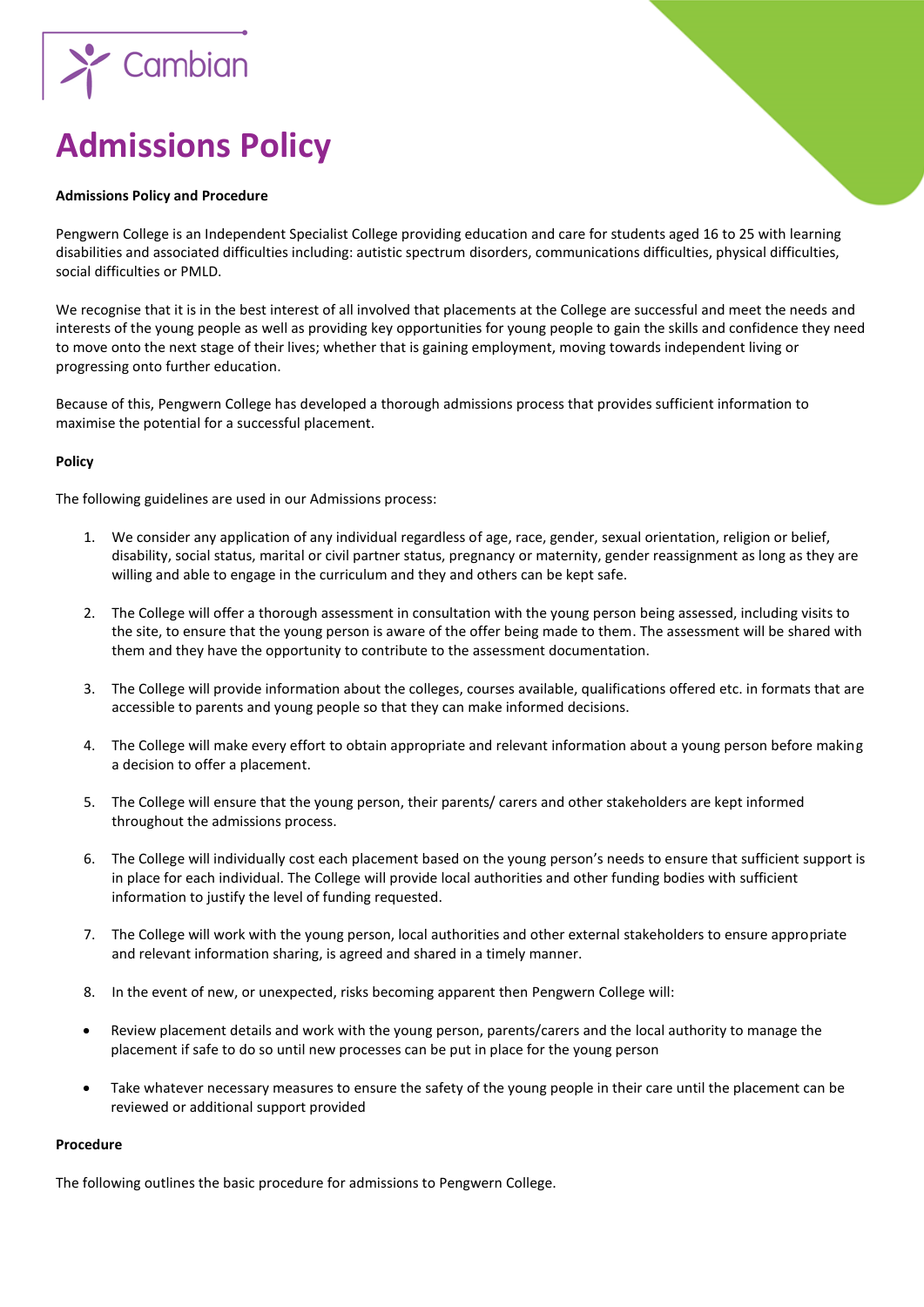

**Initial Enquiry** – Young people, parents/carers, local authorities, careers advisors etc. can make an initial enquiry about placements at the College. Young people and their parents/carers should make their enquiries in consultation with their local careers service and local authority.

On the initial enquiry a first contact form is to be completed by the Admissions Officer, once this has been completed the Admissions Officer will invite them on a visit to the college and arrange a suitable date for them to attend either on an individual visit or an Open Day which is held once a month.

Confirmation letters sent out with the College Prospectus and other relevant information.

During the initial enquiry, the admissions panel will:

- Ensure the individual making the enquiry and the young person has an understanding of the offer (curriculum, residential provision etc.)
- Gather initial information about the needs and interests of the young person
- Make an initial decision about whether or not the enquiry should proceed

**Initial Visit** – If the initial enquiry indicates a placement might be possible, the young person and their family/circle of support are invited for an initial visit to the site. This is to ensure the young person has a clear understanding of the Offer, and has an opportunity to speak with some of their peers and the staff.

Whilst visiting the college, if the young person and their family/circle of support would like to apply for a placement, an Application Form will be given for them

to complete and return within two weeks.

**Admissions Panel Meeting** - If, all parties are in agreement that the local college is unable to meet the young person's needs and once the completed application form is received the Admissions Panel will meet to discuss the young person's needs and decide whether they are able to invite the young person for an assessment. At this meeting all of the young person's needs are discussed and what procedures need to be in place for the assessment i.e. accommodation, healthcare, therapy, transition and timetable.

**Feedback to parents about the decision made** – If the Admissions Panel decide to invite the young person for an initial assessment the Admissions Officer will call the parent/carer to arrange a suitable date for the assessment (Residential – 1 day & 2 days, Day – 1 day). A confirmation letter and timetable will then be sent to the young person and parent/carer with dates, times and information for when they are to attend for their assessment.

If the panel feel that the College will not be able to meet the young person's needs then the Quality Development Leader will call the parent/carer, circle of support to feedback the information and why the college will not be able to meet the needs of the young person.

**Initial Assessment** – During the pre-entry assessment, staff will meet with the young person to identify the aspirations of the young person and potential sessions on the timetable which will help

them achieve these aspirations. In order to help manage expectations, pre-entry assessments will only be offered where there is a strong indication that the placement would be successful and that it would be funded and supported by the local authority. Staff may also visit the young person and family at home, or in school.

Following the assessment visit all reports, including the young person's views,

are gathered and reviewed at an admission's panel meeting. A decision is made at this panel about making an offer of a suitable placement.

**Offer of placement and Application for Funding** – Following a successful pre-entry assessment, a placement would be offered. In addition, the levels of support and staffing requirements would be identified and a funding cost would be developed. The start date would also be agreed. Typically students start in September, but as admissions happen throughout the year, start dates may be at any time. For mid-year starters, every effort will be made to start the student as soon as possible, but there is usually a minimum of 4 weeks required to prepare the staffing, especially if it is a residential placement. Day placements may be able to start sooner.